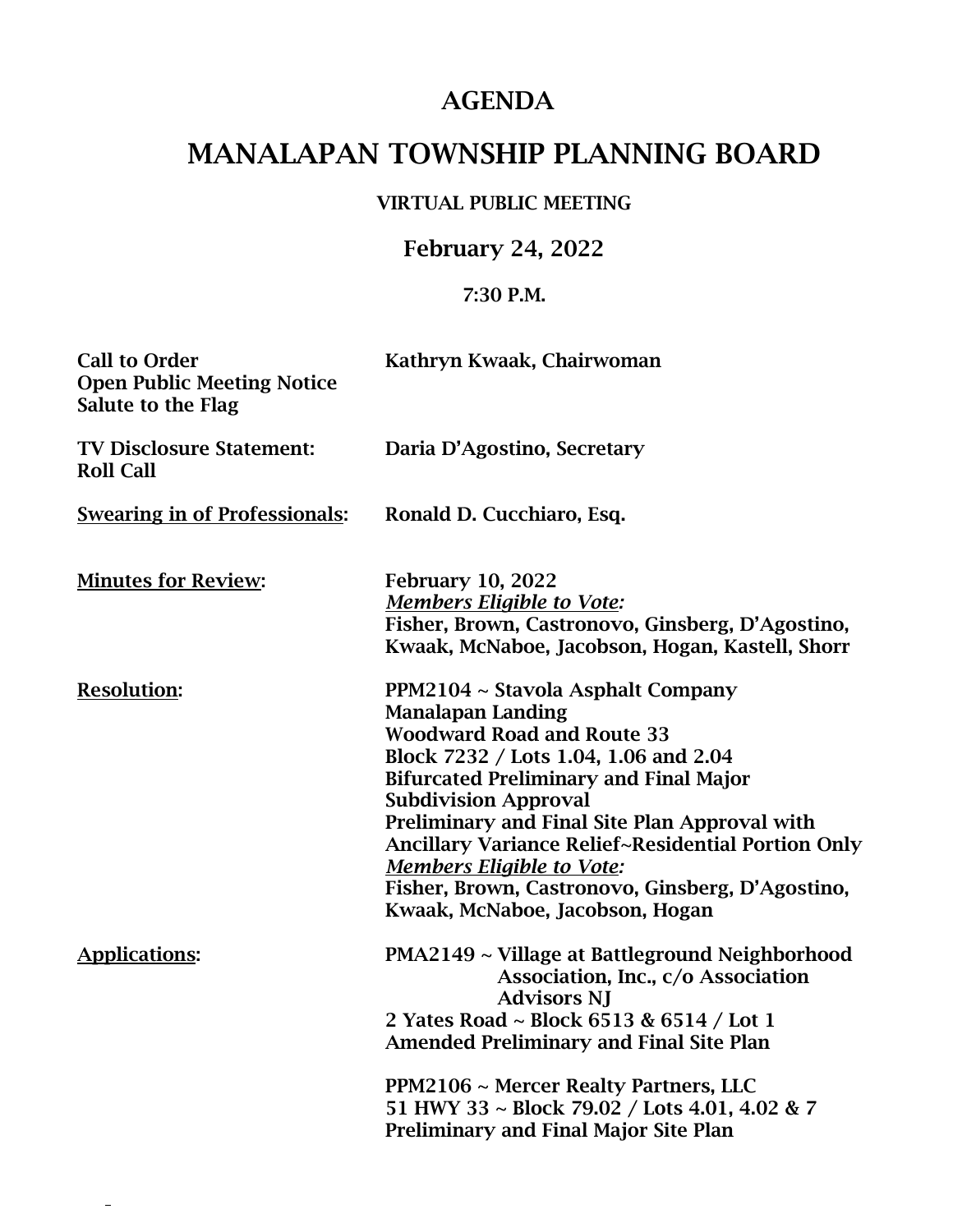# Tentative Future

Applications: PPM2104 ~ Stavola Asphalt Company Manalapan Landing Stavola Woodward Road-Office Stavola Woodward Road-Retail Woodward Road and Route 33 Block 7232 / Lots 1.04, 1.06 and 2.04 Preliminary and Final Major Site Plan Preliminary and Final Site Plan *Carried to April 14, 2022*

> PPM2046~American Properties at Manalapan, LLC, "Heritage at Manalapan" Sawgrass Drive and Route 33 Block 7200 / Lot 3.02 Preliminary and Final Major Site Plan Preliminary and Final Major Subdivision *Status: Complete*

PMS1909 ~ Elton Point Partnership Route 537 ~ Block 84.01 / Lot 9.03 Preliminary Major Subdivision *Status: Complete*

PPM2043 ~ Woodward Estates, Inc. Millhurst Road ~ Block 67 / Lots 22, 25, 32, 35.02 Preliminary and Final Major Subdivision and Preliminary and Final Major Site Plan *Status: Complete*

PFS1507-C ~ Stacar Properties of New Jersey Kitchen and Bath Showroom 330 HWY 9 ~ Block 8 / Lot 3.01 Amended Site Plan *Status: Complete*

PMS2201~Mary Sulikowski 360 Pine Brook Road Block 4.04 / Lot 12.02 Preliminary and Final Major Subdivision *Status: Under Completeness Review*

PMS2132 ~ Yeshivas Tiferes Naftoli Torah Institute of Central Jersey, Inc. 364 Union Hill Road, Block 3.03 / Lot 8.01 Minor Site Plan *Status: Under Completeness Review*